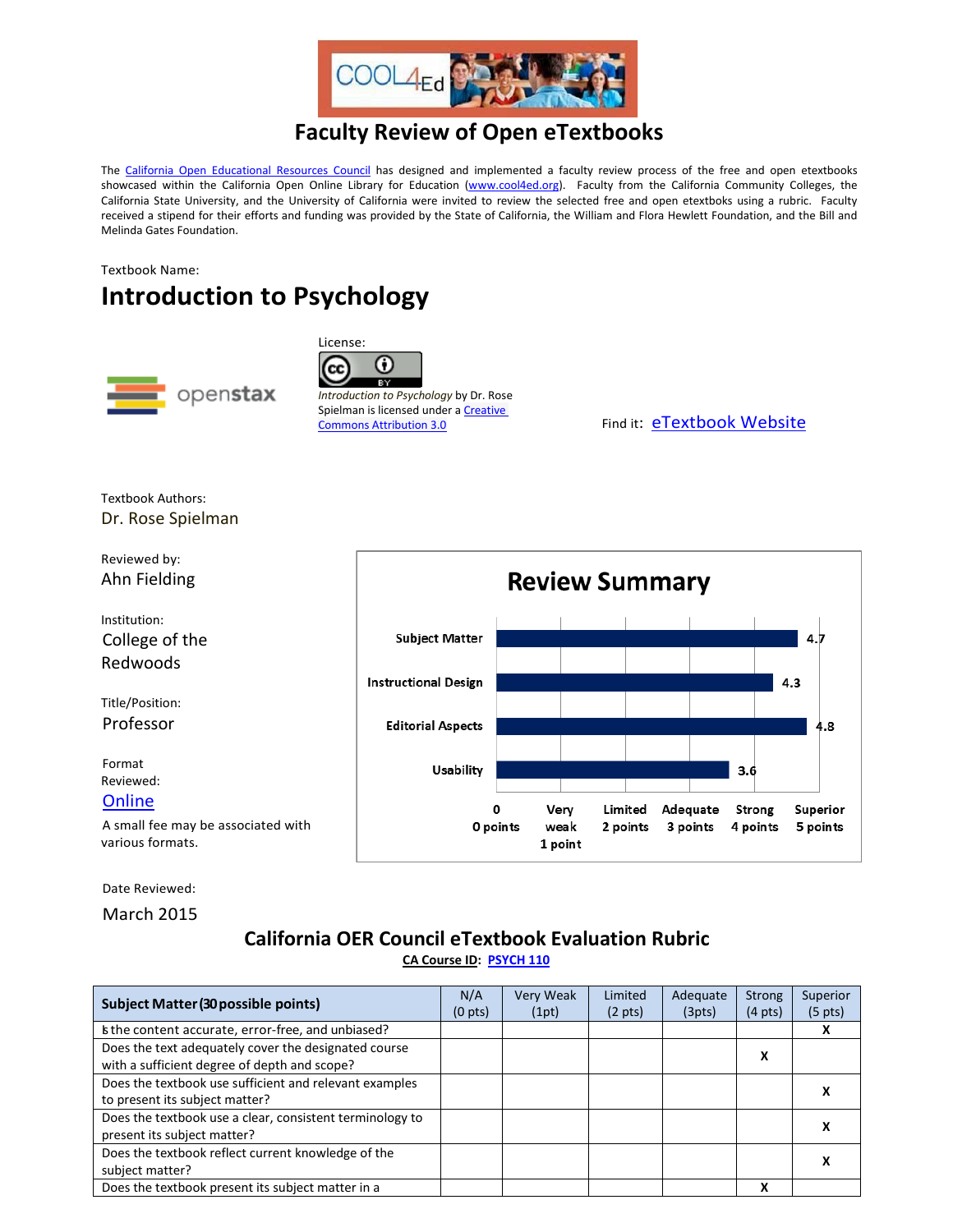| culturally sensitive manner? (e.g. Is the textbook free of |  |  |  |
|------------------------------------------------------------|--|--|--|
| offensive and insensitive examples? Does it include        |  |  |  |
| examples that are inclusive of a variety of races,         |  |  |  |
| ethnicities, and backgrounds?)                             |  |  |  |

Total Points: 28 out of 30

Please provide comments on any aspect of the subject matter of this textbook:

- Textbook reflects current and accurate knowledge of subject matter.
- Structure and chapter topics similar to standard Intro to Psychology textbooks

| Instructional Design (35 possible points)                   | N/A<br>$(0 \text{ pts})$ | <b>Very Weak</b><br>(1pt) | Limited<br>$(2 \text{ pts})$ | Adequate<br>(3pts) | <b>Strong</b><br>$(4 \text{ pts})$ | Superior<br>$(5 \text{ pts})$ |
|-------------------------------------------------------------|--------------------------|---------------------------|------------------------------|--------------------|------------------------------------|-------------------------------|
| Does the textbook present its subject materials at          |                          |                           |                              | x                  |                                    |                               |
| appropriate reading levels for undergrad use?               |                          |                           |                              |                    |                                    |                               |
| Does the textbook reflect a consideration of different      |                          |                           |                              |                    |                                    |                               |
| learning styles? (e.g. visual, textual?)                    |                          |                           |                              |                    | х                                  |                               |
| Does the textbook present explicit learning outcomes        |                          |                           |                              |                    |                                    |                               |
| aligned with the course and curriculum?                     |                          |                           |                              |                    |                                    |                               |
| Is a coherent organization of the textbook evident to the   |                          |                           |                              | X                  |                                    |                               |
| reader/student?                                             |                          |                           |                              |                    |                                    |                               |
| Does the textbook reflect best practices in the instruction |                          |                           |                              |                    |                                    |                               |
| of the designated course?                                   |                          |                           |                              |                    |                                    |                               |
| Does the textbook contain sufficient effective ancillary    |                          |                           |                              |                    |                                    |                               |
| materials? (e.g. test banks, individual and/or group        |                          |                           |                              |                    |                                    | x                             |
| activities or exercises, pedagogical apparatus, etc.)       |                          |                           |                              |                    |                                    |                               |
| Is the textbook searchable?                                 |                          |                           |                              |                    |                                    |                               |

Total Points: 30 out of 35

Please provide comments on any aspect of the instructional design of this textbook:

- Learning objectives clearly stated and summaries tie topics together well
- Everyday Connections helps to apply to real life experience
- Very searchable and easy to maneuver through: good to have click links back to topics, such as in the index and chapter summaries
- Great ancillary materials to use for student discussion, test preparation, etc.
- Chapter topics good, but sometimes sub-sections seem a bit choppy and confusing better transition to tying together needed in some areas
- Some parts of the textbook get a bit more technical or advanced for an Intro book. For example, some aspects of Biopsychology and Psychological Disorders I would expect to see in a higher level course specific for a degree in psychology rather than those taking the course to meet a general education obligation

| <b>Editorial Aspects (25 possible points)</b>                | N/A<br>(0 <sub>pts</sub> ) | <b>Very Weak</b><br>(1pt) | Limited<br>$(2 \text{ pts})$ | Adequate<br>(3pts) | <b>Strong</b><br>$(4 \text{ pts})$ | Superior<br>$(5 \text{ pts})$ |
|--------------------------------------------------------------|----------------------------|---------------------------|------------------------------|--------------------|------------------------------------|-------------------------------|
| Is the language of the textbook free of grammatical,         |                            |                           |                              |                    |                                    | х                             |
| spelling, usage, and typographical errors?                   |                            |                           |                              |                    |                                    |                               |
| Is the textbook written in a clear, engaging style?          |                            |                           |                              |                    | x                                  |                               |
| Does the textbook adhere to effective principles of          |                            |                           |                              |                    |                                    |                               |
| design? (e.g. are pages latid0out and organized to be        |                            |                           |                              |                    |                                    | x                             |
| clear and visually engaging and effective? Are colors,       |                            |                           |                              |                    |                                    |                               |
| font, and typography consistent and unified?)                |                            |                           |                              |                    |                                    |                               |
| Does the textbook include conventional editorial             |                            |                           |                              |                    |                                    |                               |
| features? (e.g. a table of contents, glossary, citations and |                            |                           |                              |                    |                                    | х                             |
| further references)                                          |                            |                           |                              |                    |                                    |                               |
| How effective are multimedia elements of the textbook?       |                            |                           |                              |                    |                                    | х                             |
| (e.g. graphics, animations, audio)                           |                            |                           |                              |                    |                                    |                               |

Total Points: 24 out of 25

Please provide comments on any editorial aspect of this textbook.

- Writing style can be a bit technical
- Links to Learning are great resources, though links aren't readily 508 Accessibility compliant

| Usability (30 possible points)                           | N/A<br>(0 <sub>pts</sub> ) | Verv Weak<br>(1pt) | Limited<br>$(2 \text{ pts})$ | Adequate<br>(3pts) | <b>Strong</b><br>$(4 \text{ pts})$ | Superior<br>$(5 \text{ pts})$ |
|----------------------------------------------------------|----------------------------|--------------------|------------------------------|--------------------|------------------------------------|-------------------------------|
| Is the textbook compatible with standard and commonly    |                            |                    |                              |                    |                                    |                               |
| available hardware/software in college/university campus |                            |                    |                              |                    |                                    |                               |
| student computer labs?                                   |                            |                    |                              |                    |                                    |                               |